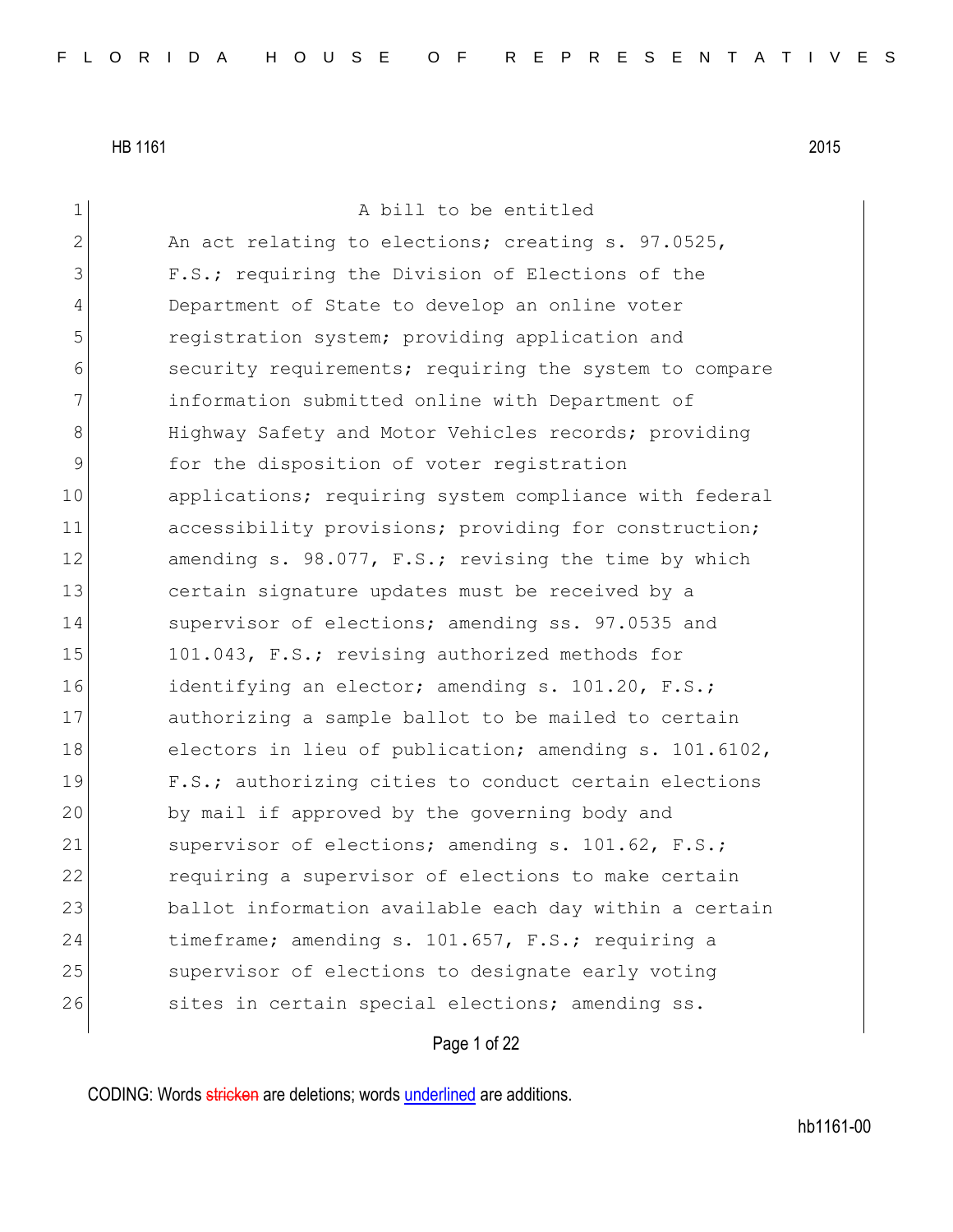Page 2 of 22 27 101.68 and 101.6923, F.S.; conforming provisions; 28 amending s. 101.6952, F.S.; authorizing an elector to 29 vote on any ballot measure in an election using the 30 federal write-in absentee ballot under certain 31 circumstances; specifying that a vote cast in a 32 <sup>judicial merit retention election is treated in the</sub></sup> 33 same manner as a vote on certain ballot measures; 34 allowing for abbreviations, misspellings, and other 35 and incrustations in the form of a ballot measure; 36 prohibiting the supervisor of elections from 37 canvassing federal write-in absentee ballots from 38 overseas voters in certain elections until a specified 39 period after the date of the election; amending s. 40 102.166, F.S.; revising minimum requirements for 41 department rules used to determine what constitutes a 42 valid vote on a federal write-in absentee ballot; 43 amending ss. 189.04 and 190.006, F.S.; requiring 44 certain special district and community development 45 district elections to be conducted on the ballot at a 46 primary election; providing an effective date. 47 48 Be It Enacted by the Legislature of the State of Florida: 49 50 Section 1. Section 97.0525, Florida Statutes, is created 51 to read: 52 97.0525 Online voter registration.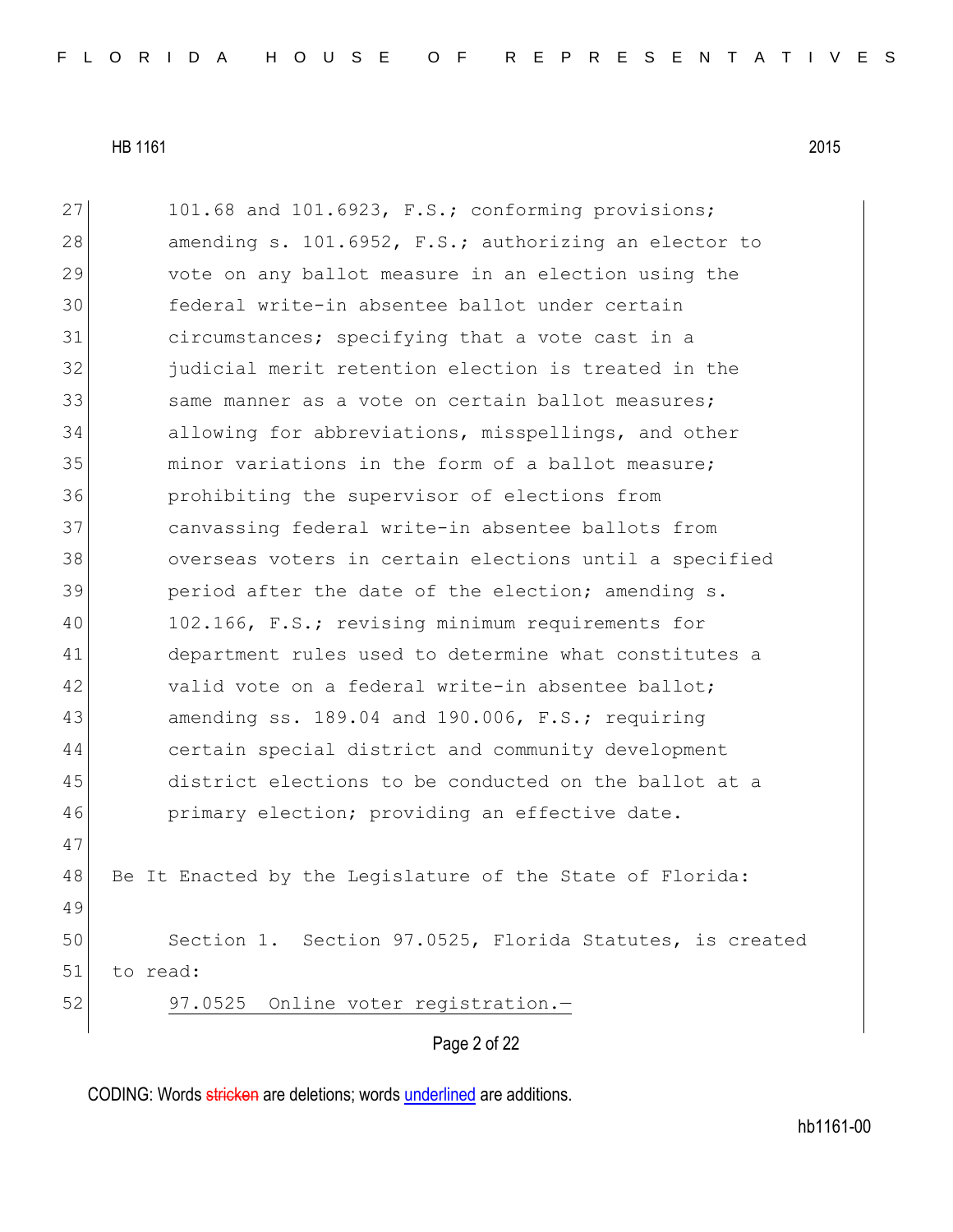| 53 | (1) Beginning January 1, 2018, an applicant may submit an        |
|----|------------------------------------------------------------------|
| 54 | online voter registration application using the procedures set   |
| 55 | forth in this section.                                           |
| 56 | The division shall establish a secure Internet website<br>(2)    |
| 57 | to permit an applicant to:                                       |
| 58 | Submit a voter registration application, including<br>(a)        |
| 59 | first-time voter registration applications and updates to        |
| 60 | existing voter registration records.                             |
| 61 | Submit information necessary to establish an<br>(b)              |
| 62 | applicant's eligibility to vote, pursuant to s. 97.041, which    |
| 63 | must include the information required for the uniform statewide  |
| 64 | voter registration application pursuant to s. 97.052(2).         |
| 65 | (c) Swear to the oath required pursuant to s. 97.051.            |
| 66 | (3)<br>The division shall establish appropriate technological    |
| 67 | security measures, including use of a unique identifier for each |
| 68 | applicant, to prevent unauthorized persons from altering a       |
| 69 | voter's registration information.                                |
| 70 | (4) (a) The online voter registration system shall compare       |
| 71 | the Florida driver license number or Florida identification      |
| 72 | number submitted pursuant to s. 97.052(2) (n) with information   |
| 73 | maintained by the Department of Highway Safety and Motor         |
| 74 | Vehicles to confirm that the name and date of birth on the       |
| 75 | application are consistent with the records of the Department of |
| 76 | Highway Safety and Motor Vehicles.                               |
| 77 | If the applicant's name and date of birth are<br>(b)             |
| 78 | consistent with the records of the Department of Highway Safety  |
|    | Page 3 of 22                                                     |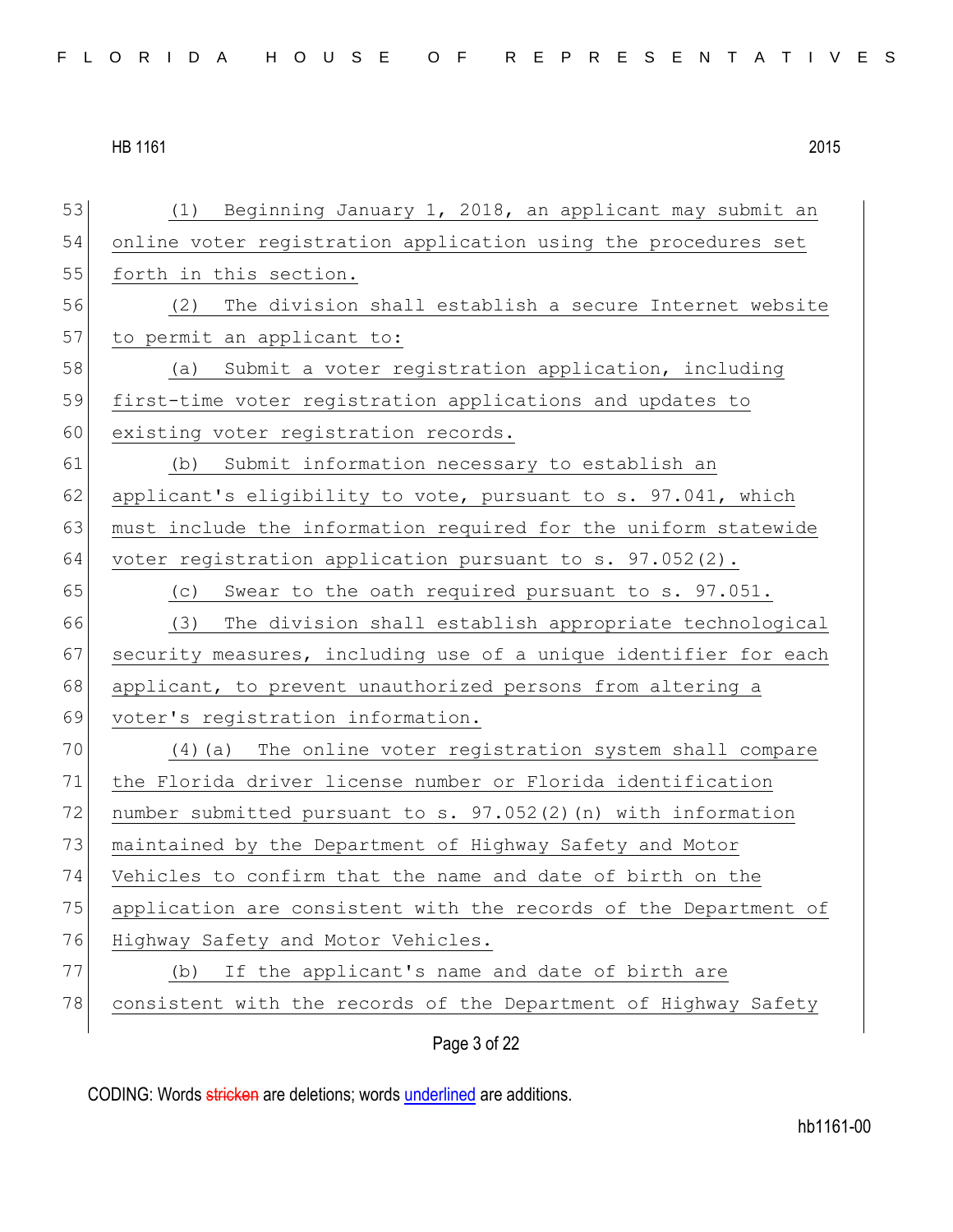| 79  | and Motor Vehicles, the online voter registration system shall   |
|-----|------------------------------------------------------------------|
| 80  | transmit, using the statewide voter registration system          |
| 81  | maintained pursuant to s. 98.035, the applicant's registration   |
| 82  | application, along with the digital signature of the applicant   |
| 83  | on file with the Department of Highway Safety and Motor          |
| 84  | Vehicles, to the supervisor of elections. The applicant's        |
| 85  | digital signature shall satisfy the signature requirement of s.  |
| 86  | $97.052(2)(q)$ .                                                 |
| 87  | (c) If the applicant's name and date of birth cannot be          |
| 88  | verified by the records of the Department of Highway Safety and  |
| 89  | Motor Vehicles, or if the applicant indicated that he or she has |
| 90  | not been issued a Florida driver license or Florida              |
| 91  | identification card, the online voter registration system shall  |
| 92  | populate the applicant's information into a printable voter      |
| 93  | registration application pursuant to s. 97.052(2) and shall      |
| 94  | direct the applicant to print, sign, and date the application    |
| 95  | and deliver the application to the supervisor of elections for   |
| 96  | disposition pursuant to s. 97.073.                               |
| 97  | (5) Upon submission of a completed online voter                  |
| 98  | registration application, the website shall generate an          |
| 99  | immediate electronic confirmation that the supervisor of         |
| 100 | elections has received the application and shall provide         |
| 101 | instructions regarding the ability of a registrant to check the  |
| 102 | status of the application thereafter.                            |
| 103 | Except as otherwise provided in this section, the<br>(6)         |
| 104 | supervisor of elections shall process the application pursuant   |
|     |                                                                  |

Page 4 of 22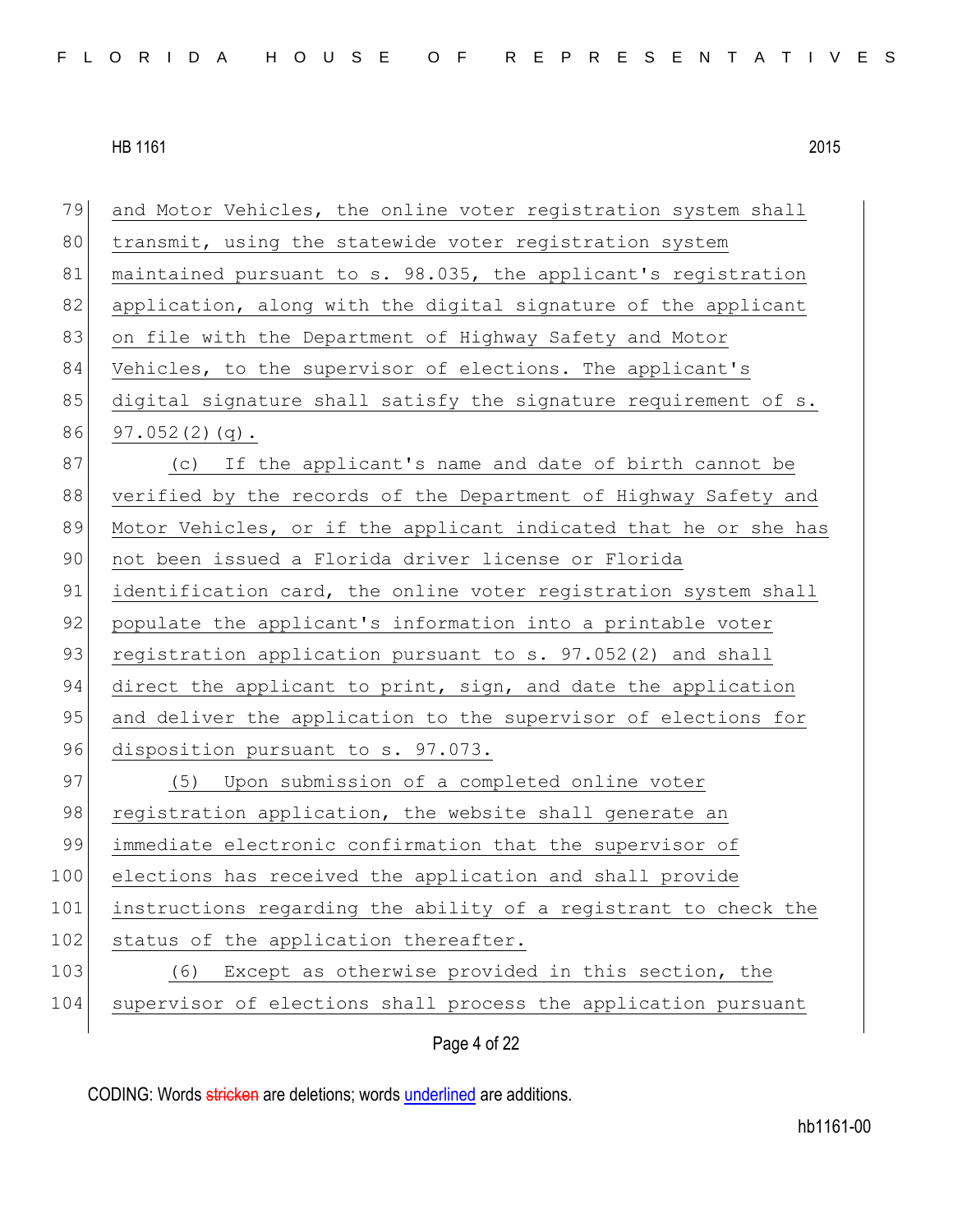Page 5 of 22 105 to s. 97.053. 106 (7) The online voter registration system shall conform to 107 nationally accepted standards for accessibility for individuals 108 with disabilities, including s. 508 of the Rehabilitation Act of 109 1973, s. 255 of the Telecommunications Act, and the Web Content 110 Accessibility Guidelines of the Worldwide Web Consortium, to 111 ensure equal access to voters with disabilities. 112 (8) A legal distinction shall not be made between online 113 voter registration under this section and voter registration in 114 person, by mail, or by other methods provided by general law. 115 Section 2. Paragraph (a) of subsection (3) of section 116 97.0535, Florida Statutes, is amended to read: 117 97.0535 Special requirements for certain applicants. 118 (3) (a) The following forms of identification shall be 119 considered current and valid if they contain the name and 120 photograph of the applicant and have not expired: 121 1. United States passport or passport card. 122 2. Debit or credit card. 123 3. Military identification. 124 4. Student identification. 125 5. Retirement center identification. 126 6. Neighborhood association identification. 127 7. Public assistance identification. 128 8. United States Department of Veterans Affairs veteran 129 health identification card. 130 9. A license to carry a concealed weapon or firearm issued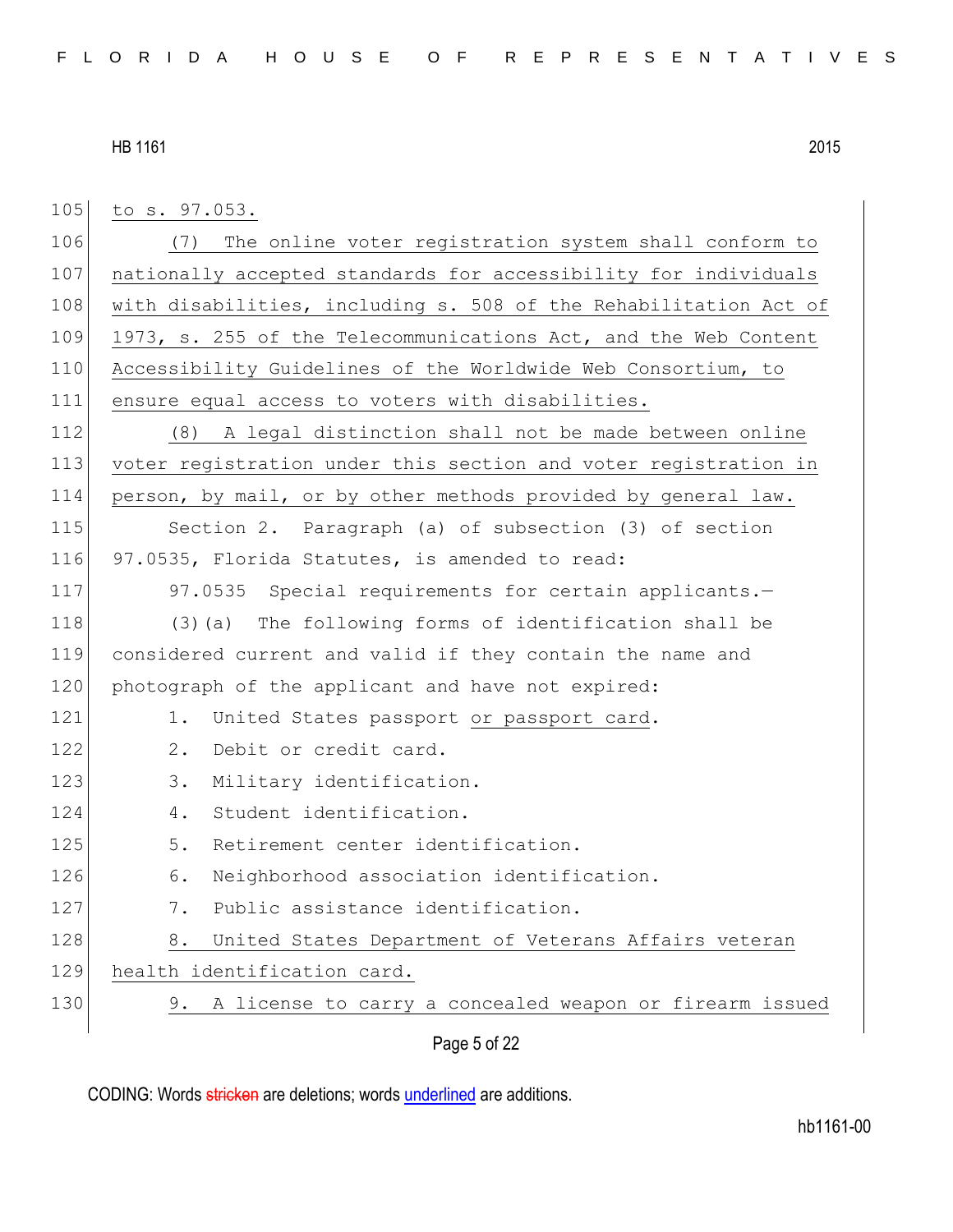131 pursuant to s. 790.06. 132 Section 3. Subsection (4) of section 98.077, Florida 133 Statutes, is amended to read: 134 98.077 Update of voter signature.-135 (4) All signature updates for use in verifying absentee 136 and provisional ballots must be received by the appropriate 137 supervisor of elections no later than 5 p.m. on the day before  $138$  an election the start of the canvassing of absentee ballots by 139 the canvassing board. The signature on file at the start of the 140 canvass of the absentee ballots is the signature that shall be 141 used in verifying the signature on the absentee and provisional 142 ballot certificates. 143 Section 4. Paragraph (a) of subsection (1) of section 144 101.043, Florida Statutes, is amended to read: 145 101.043 Identification required at polls.-146 (1)(a) The precinct register, as prescribed in s. 98.461, 147 shall be used at the polls for the purpose of identifying the 148 elector at the polls before allowing him or her to vote. The 149 clerk or inspector shall require each elector, upon entering the 150 polling place, to present one of the following current and valid 151 picture identifications: 152 1. Florida driver license. 153 2. Florida identification card issued by the Department of 154 Highway Safety and Motor Vehicles. 155 3. United States passport or passport card. 156 4. Debit or credit card.

# Page 6 of 22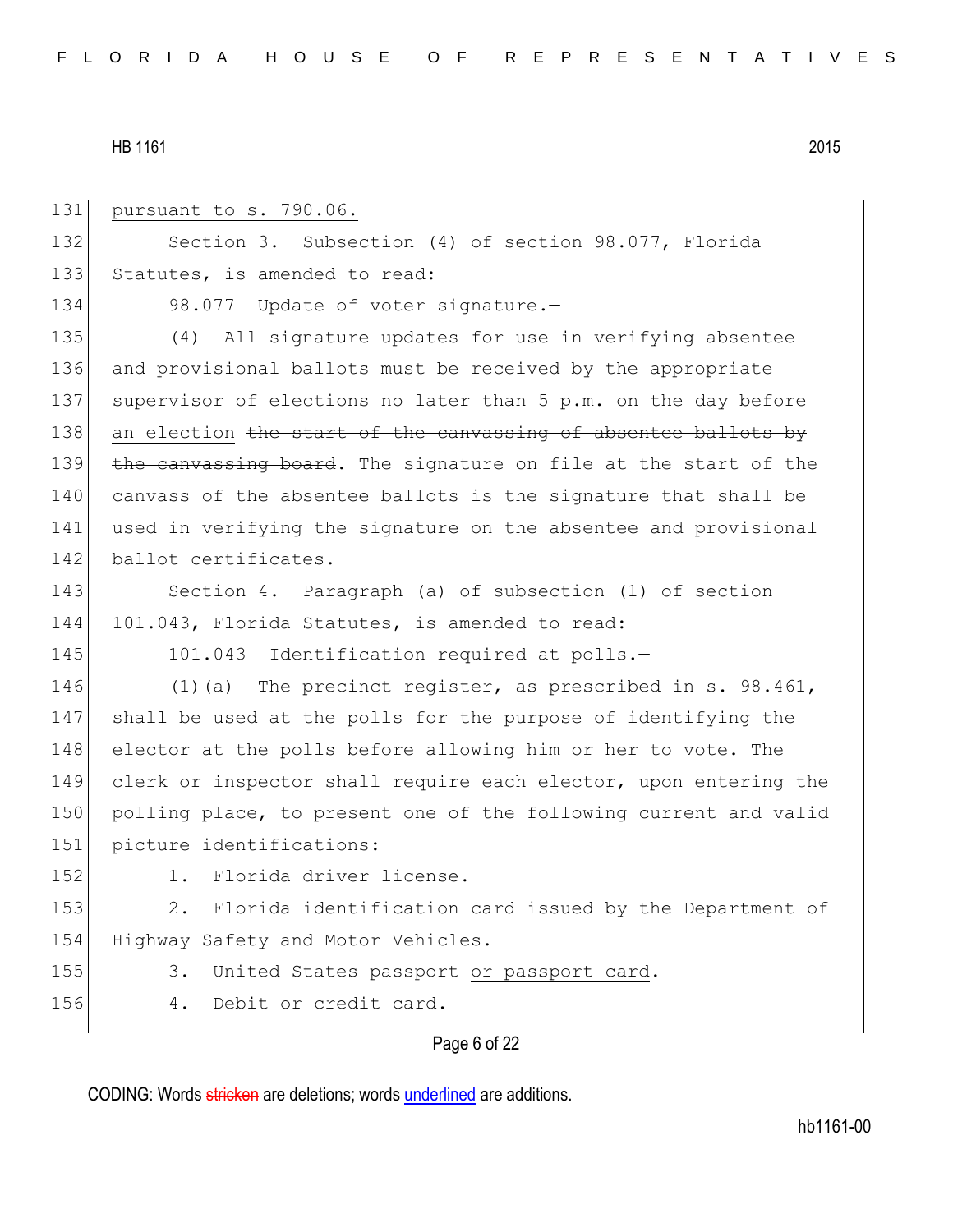|  |  |  |  |  |  |  |  |  |  | FLORIDA HOUSE OF REPRESENTATIVES |  |  |  |  |  |  |  |  |  |  |  |  |  |  |  |  |
|--|--|--|--|--|--|--|--|--|--|----------------------------------|--|--|--|--|--|--|--|--|--|--|--|--|--|--|--|--|
|--|--|--|--|--|--|--|--|--|--|----------------------------------|--|--|--|--|--|--|--|--|--|--|--|--|--|--|--|--|

| 157 | 5.<br>Military identification.                                   |
|-----|------------------------------------------------------------------|
| 158 | Student identification.<br>6.                                    |
| 159 | Retirement center identification.<br>7.                          |
| 160 | $8$ .<br>Neighborhood association identification.                |
| 161 | Public assistance identification.<br>9.                          |
| 162 | 10.<br>United States Department of Veterans Affairs veteran      |
| 163 | health identification card.                                      |
| 164 | A license to carry a concealed weapon or firearm<br>11.          |
| 165 | issued pursuant to s. 790.06.                                    |
| 166 | Section 5. Subsection (2) of section 101.20, Florida             |
| 167 | Statutes, is amended to read:                                    |
| 168 | 101.20 Publication of ballot form; sample ballots.-              |
| 169 | (2) Upon completion of the list of qualified candidates, a       |
| 170 | sample ballot shall be published by the supervisor of elections  |
| 171 | in a newspaper of general circulation in the county, before the  |
| 172 | day of election. A supervisor may send a sample ballot to each   |
| 173 | registered elector by e-mail at least 7 days before an election  |
| 174 | if an e-mail address has been provided and the elector has opted |
| 175 | to receive a sample ballot by electronic delivery. If an e-mail  |
| 176 | address has not been provided, or if the elector has not opted   |
| 177 | for electronic delivery, a sample ballot may be mailed to each   |
| 178 | registered elector or to each household in which there is a      |
| 179 | registered elector in lieu of publication at least 7 days before |
| 180 | an election.                                                     |
| 181 | Section 6. Paragraph (c) is added to subsection (1) of           |
| 182 | section 101.6102, Florida Statutes, to read:                     |
|     | Page 7 of 22                                                     |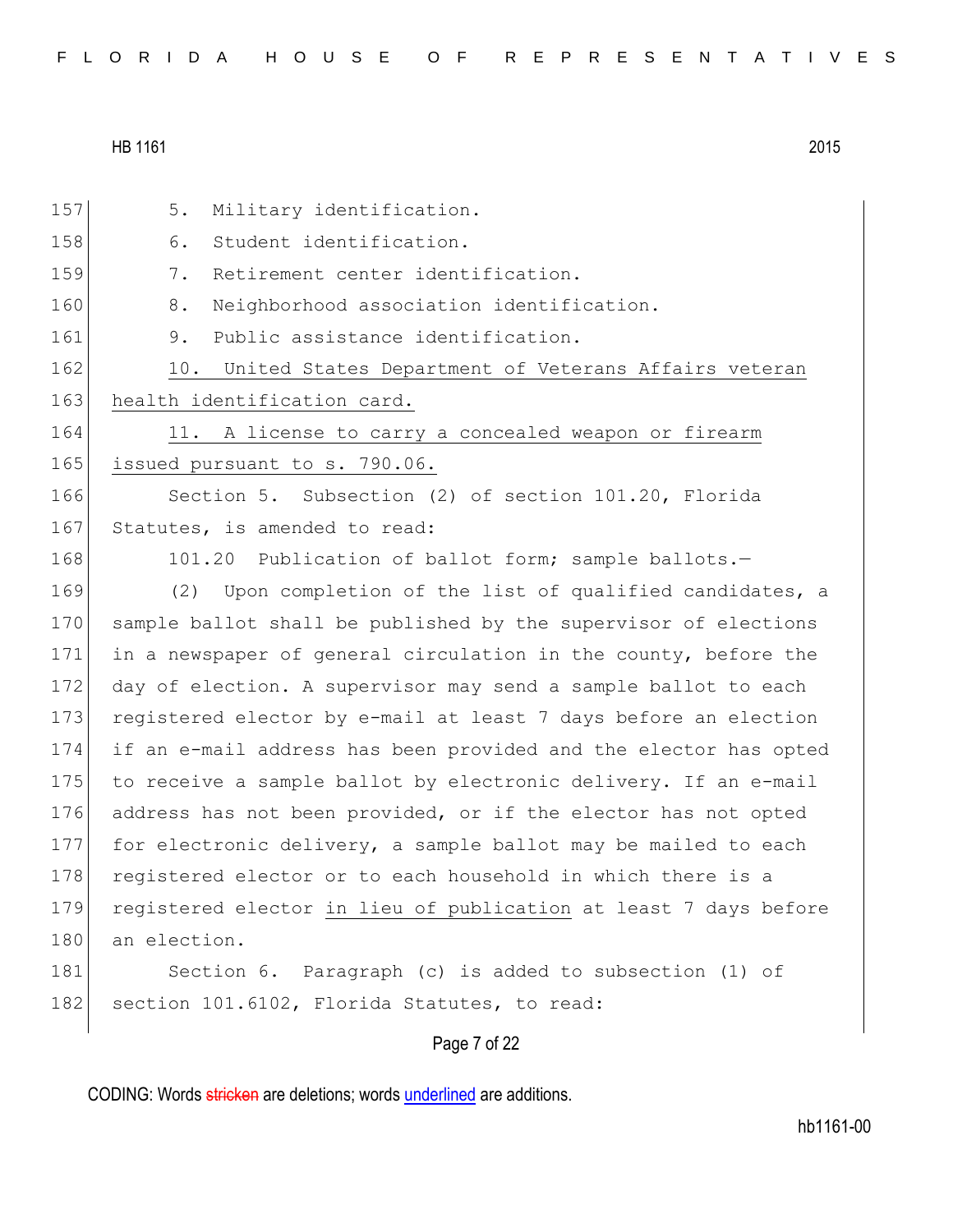| 183 | 101.6102 Mail ballot elections; limitations.-                     |
|-----|-------------------------------------------------------------------|
| 184 | (1)                                                               |
| 185 | Notwithstanding subsection (2), cities may conduct<br>(C)         |
| 186 | candidate elections by mail if approved by the governing body     |
| 187 | and the supervisor of elections.                                  |
| 188 | Section 7. Subsection (3) of section 101.62, Florida              |
| 189 | Statutes, is amended to read:                                     |
| 190 | 101.62 Request for absentee ballots.-                             |
| 191 | For each request for an absentee ballot received, the<br>(3)      |
| 192 | supervisor shall record the date the request was made, the date   |
| 193 | the absentee ballot was delivered to the voter or the voter's     |
| 194 | designee or the date the absentee ballot was delivered to the     |
| 195 | post office or other carrier, the date the ballot was received    |
| 196 | by the supervisor, the absence of the voter's signature on the    |
| 197 | voter's certificate, if applicable, and such other information    |
| 198 | he or she may deem necessary. This information shall be provided  |
| 199 | in electronic format as provided by rule adopted by the           |
| 200 | division. The information shall be updated and made available no  |
| 201 | later than 12 p.m. $\theta$ a.m. of each day, including weekends, |
| 202 | beginning 60 days before the primary until 15 days after the      |
| 203 | general election and shall be contemporaneously provided to the   |
| 204 | division. This information shall be confidential and exempt from  |
| 205 | s. 119.07(1) and shall be made available to or reproduced only    |
| 206 | for the voter requesting the ballot, a canvassing board, an       |
| 207 | election official, a political party or official thereof, a       |
| 208 | candidate who has filed qualification papers and is opposed in    |
|     | Page 8 of 22                                                      |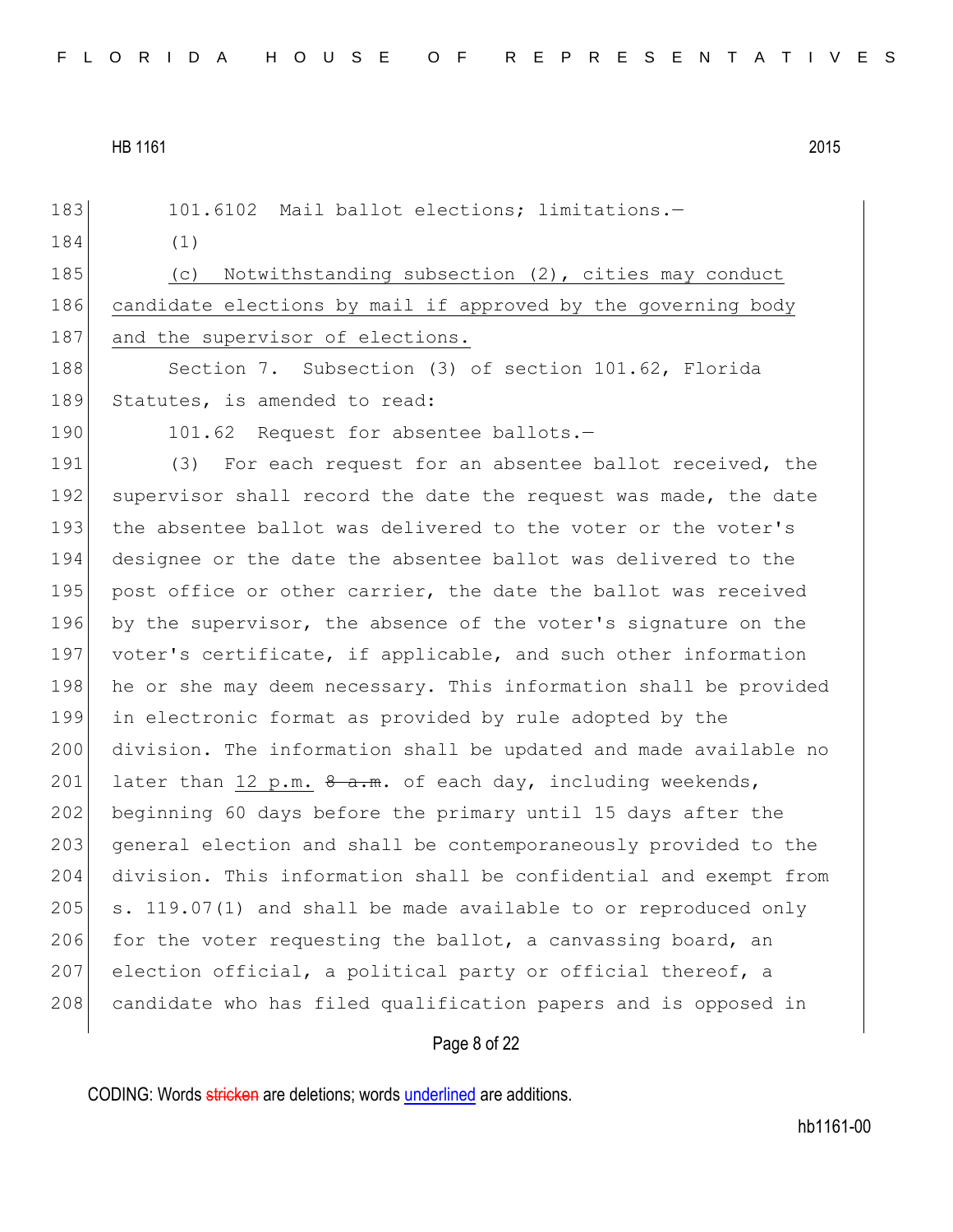Page 9 of 22 209 an upcoming election, and registered political committees for 210 political purposes only. 211 Section 8. Paragraph (b) of subsection (1) of section 212 101.657, Florida Statutes, is amended to read: 213 101.657 Early voting.-214 (1) 215 (b) The supervisor shall designate each early voting site 216 by no later than the 30th day before prior to an election and 217 shall designate an early voting area, as defined in s. 97.021,  $218$  at each early voting site. The supervisor shall designate, as 219 necessary, the early voting sites in a special election held in 220 a county. The supervisor shall provide to the division no later 221 than the 30th day before an election the address of each early 222 voting site and the hours that early voting will occur at each 223 site. 224 Section 9. Paragraph (d) of subsection (4) of section 225 101.68, Florida Statutes, is amended, and subsection  $(5)$  is 226 added to that section, to read: 227 101.68 Canvassing of absentee ballot.-228 (4) 229 (d) Instructions must accompany the absentee ballot 230 affidavit in substantially the following form: 231 READ THESE INSTRUCTIONS CAREFULLY BEFORE COMPLETING THE 232 AFFIDAVIT. FAILURE TO FOLLOW THESE INSTRUCTIONS MAY CAUSE YOUR 233 BALLOT NOT TO COUNT. 234 1. In order to ensure that your absentee ballot will be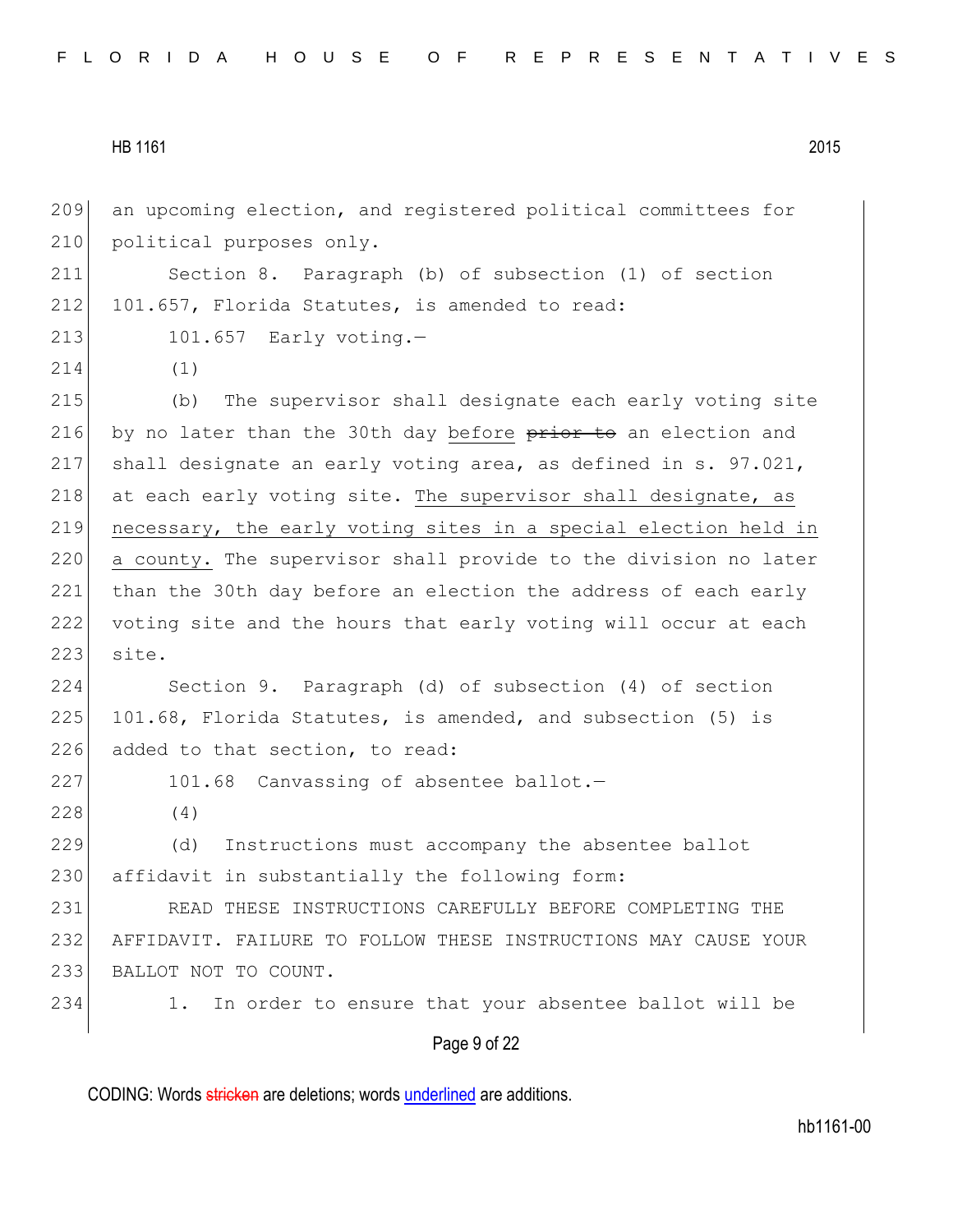235 counted, your affidavit should be completed and returned as soon 236 as possible so that it can reach the supervisor of elections of 237 the county in which your precinct is located no later than 5 238  $p.m.$  on the  $2nd$  day before the election.

239 2. You must sign your name on the line above (Voter's 240 Signature).

241 3. You must make a copy of one of the following forms of 242 identification:

243 a. Identification that includes your name and photograph: 244 United States passport; debit or credit card; military 245 identification; student identification; retirement center 246 identification; neighborhood association identification;  $\theta$ 247 public assistance identification; United States Department of 248 Veterans Affairs veteran health identification card; or license 249 to carry a concealed weapon or firearm issued pursuant to s. 250 790.06; or

251 b. Identification that shows your name and current 252 residence address: current utility bill, bank statement, 253 government check, paycheck, or government document (excluding 254 voter identification card).

255 4. Place the envelope bearing the affidavit into a mailing 256 envelope addressed to the supervisor. Insert a copy of your 257 identification in the mailing envelope. Mail, deliver, or have 258 delivered the completed affidavit along with the copy of your 259 identification to your county supervisor of elections. Be sure 260 there is sufficient postage if mailed and that the supervisor's

## Page 10 of 22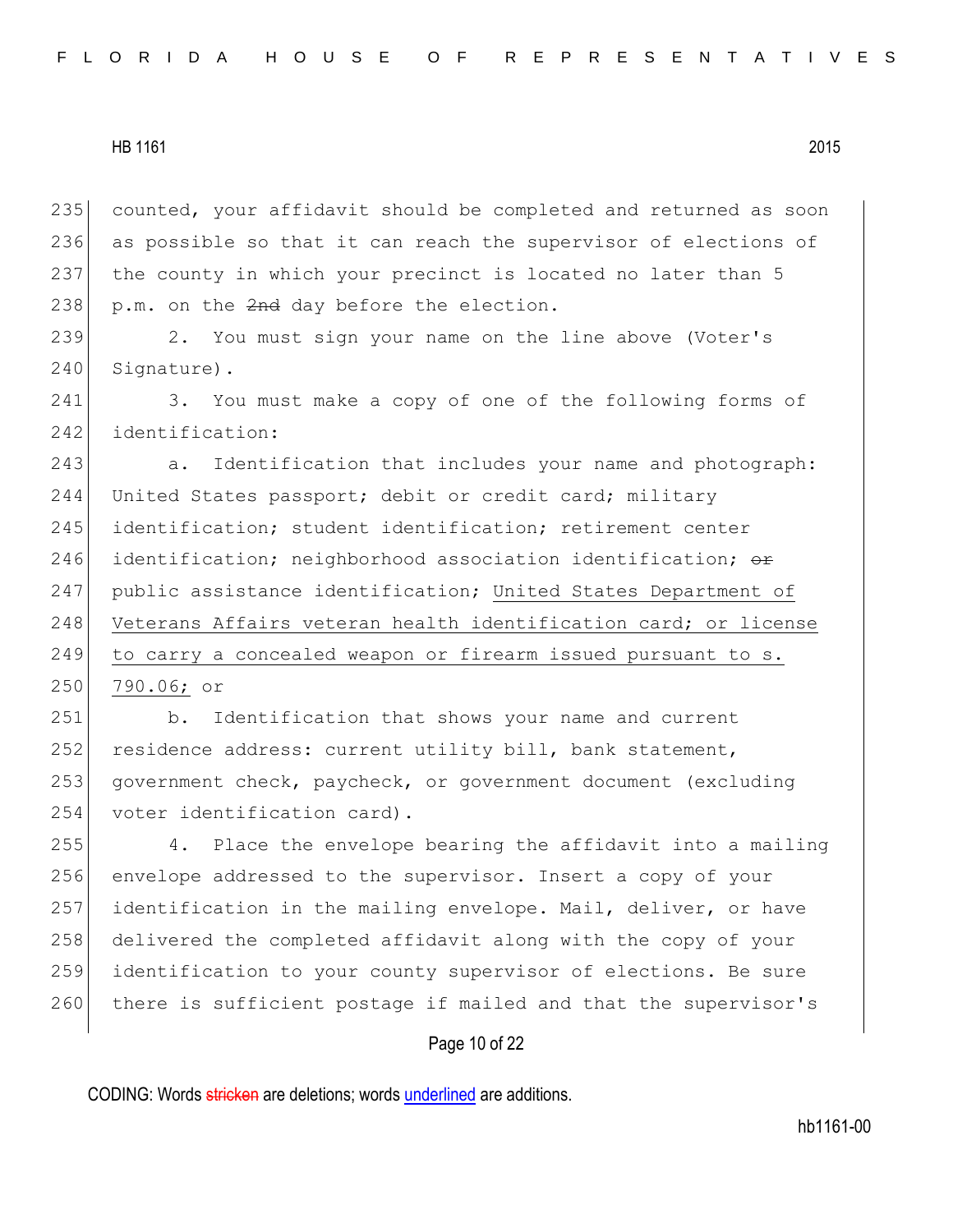261 address is correct.

262 5. Alternatively, you may fax or e-mail your completed 263 affidavit and a copy of your identification to the supervisor of 264 elections. If e-mailing, please provide these documents as 265 attachments.

266 (5) Until 5 p.m. on the day before an election, the 267 supervisor shall allow an elector who has submitted an absentee 268 ballot to update his or her signature if the ballot has not been 269 canvassed by the canvassing board.

270 Section 10. Subsection (2) of section 101.6923, Florida 271 Statutes, is amended to read:

272 101.6923 Special absentee ballot instructions for certain 273 first-time voters.-

274 (2) A voter covered by this section shall be provided with 275 printed instructions with his or her absentee ballot in 276 substantially the following form:

277 READ THESE INSTRUCTIONS CAREFULLY BEFORE MARKING YOUR BALLOT. 278 FAILURE TO FOLLOW THESE INSTRUCTIONS MAY CAUSE YOUR BALLOT NOT 279 TO COUNT.

280 1. In order to ensure that your absentee ballot will be 281 counted, it should be completed and returned as soon as possible 282 so that it can reach the supervisor of elections of the county 283 in which your precinct is located no later than 7 p.m. on the 284 date of the election. However, if you are an overseas voter 285 casting a ballot in a presidential preference primary or general 286 election, your absentee ballot must be postmarked or dated no

## Page 11 of 22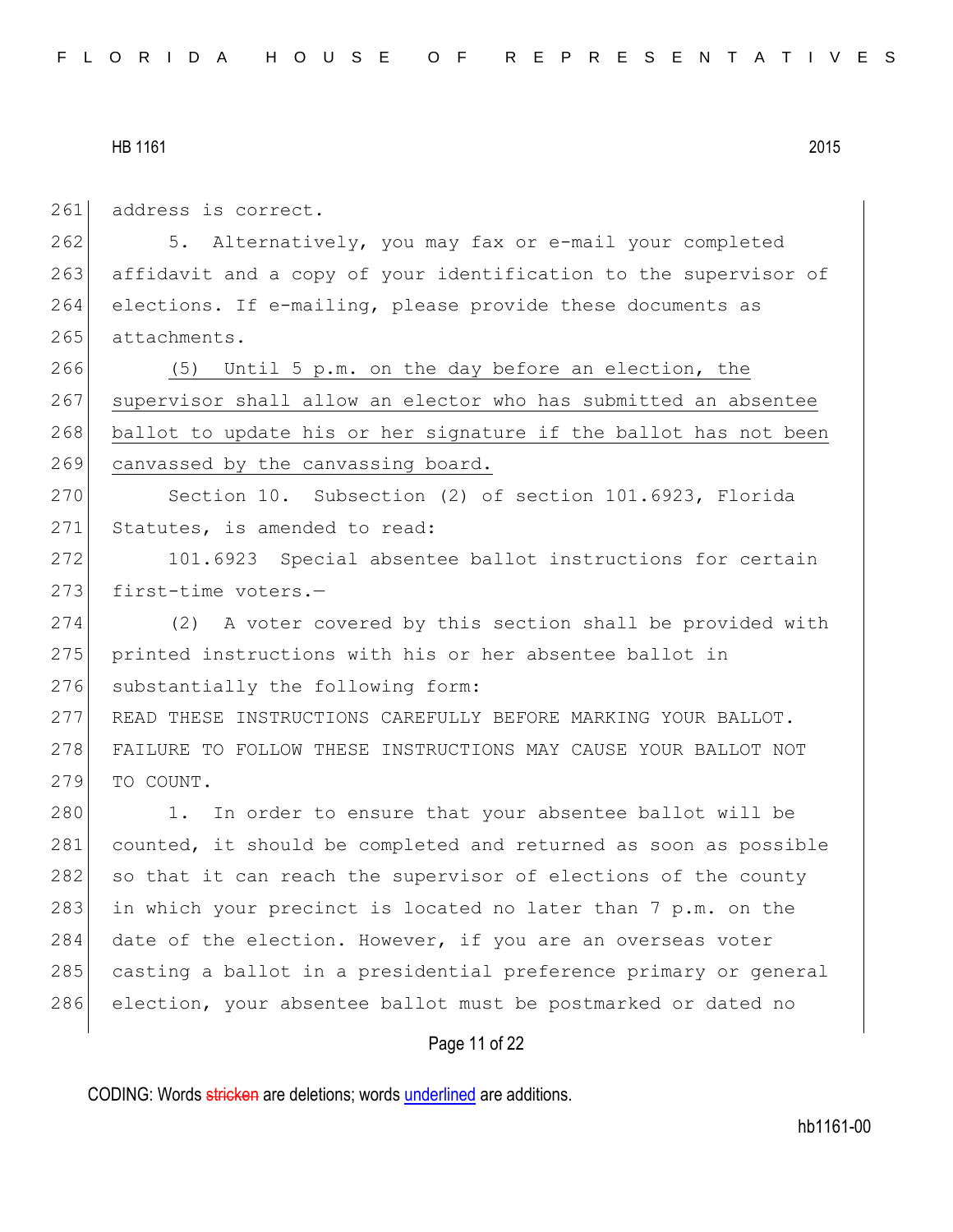287 later than the date of the election and received by the 288 supervisor of elections of the county in which you are 289 registered to vote no later than 10 days after the date of the 290 election.

291 2. Mark your ballot in secret as instructed on the ballot. 292 You must mark your own ballot unless you are unable to do so 293 because of blindness, disability, or inability to read or write.

294 3. Mark only the number of candidates or issue choices for 295 a race as indicated on the ballot. If you are allowed to "Vote 296 for One" candidate and you vote for more than one, your vote in 297 that race will not be counted.

298 4. Place your marked ballot in the enclosed secrecy 299 envelope and seal the envelope.

 5. Insert the secrecy envelope into the enclosed envelope bearing the Voter's Certificate. Seal the envelope and completely fill out the Voter's Certificate on the back of the envelope.

304 a. You must sign your name on the line above (Voter's 305 Signature).

306 b. If you are an overseas voter, you must include the date 307 you signed the Voter's Certificate on the line above (Date) or 308 your ballot may not be counted.

 c. An absentee ballot will be considered illegal and will 310 not be counted if the signature on the Voter's Certificate does not match the signature on record. The signature on file at the start of the canvass of the absentee ballots is the signature

# Page 12 of 22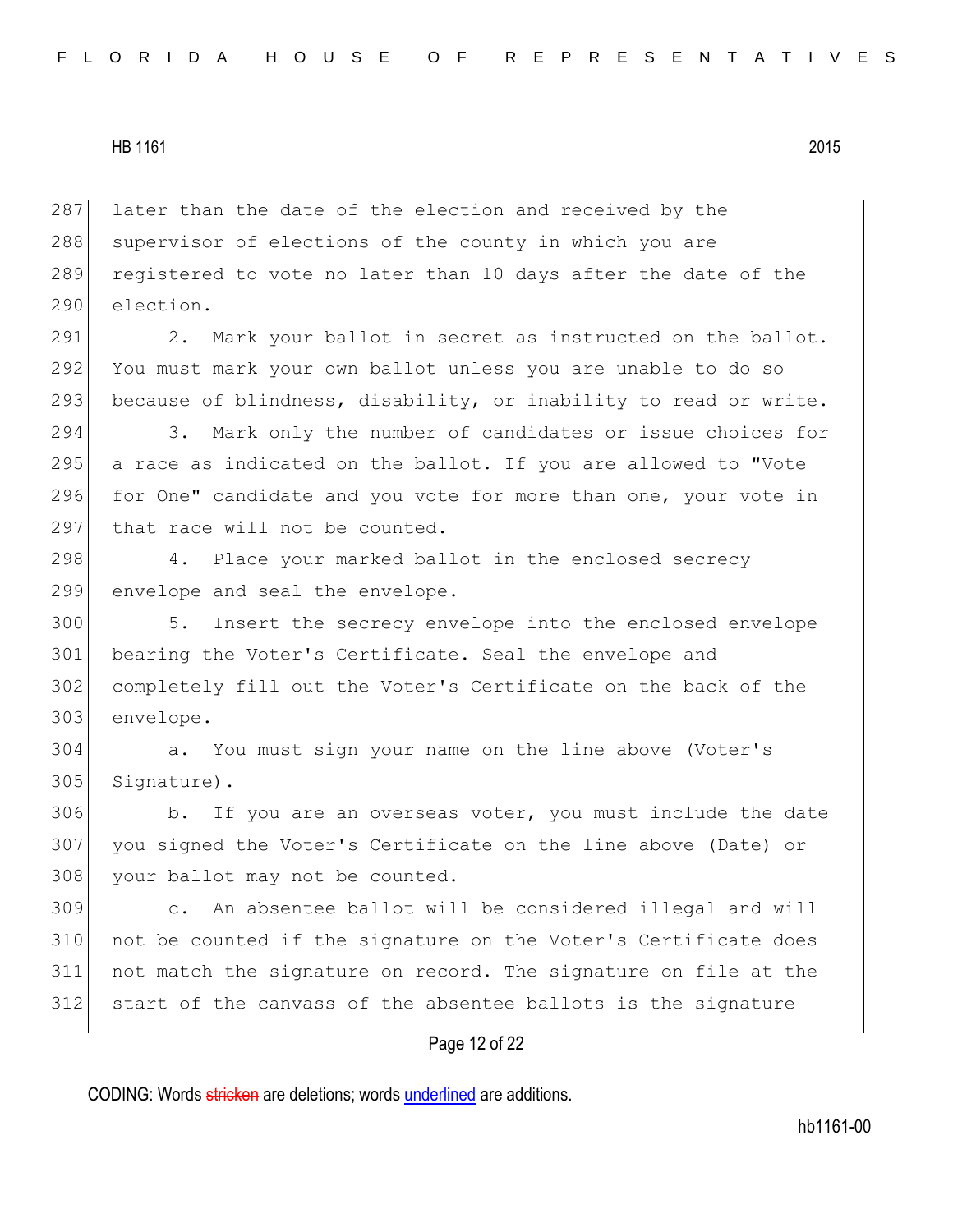that will be used to verify your signature on the Voter's Certificate. If you need to update your signature for this election, send your signature update on a voter registration application to your supervisor of elections so that it is received no later than the start of canvassing of absentee ballots, which occurs no earlier than the 15th day before election day.

320 6. Unless you meet one of the exemptions in Item 7., you must make a copy of one of the following forms of identification:

 a. Identification which must include your name and photograph: United States passport; debit or credit card; military identification; student identification; retirement 326 center identification; neighborhood association identification;  $\rightarrow$  public assistance identification; United States Department of 328 Veterans Affairs veteran health identification card; or license to carry a concealed weapon or firearm issued pursuant to s. 790.06; or

 b. Identification which shows your name and current residence address: current utility bill, bank statement, government check, paycheck, or government document (excluding voter identification card).

335 7. The identification requirements of Item 6. do not apply 336 if you meet one of the following requirements:

- 337 a. You are 65 years of age or older.
- 338 b. You have a temporary or permanent physical disability.

Page 13 of 22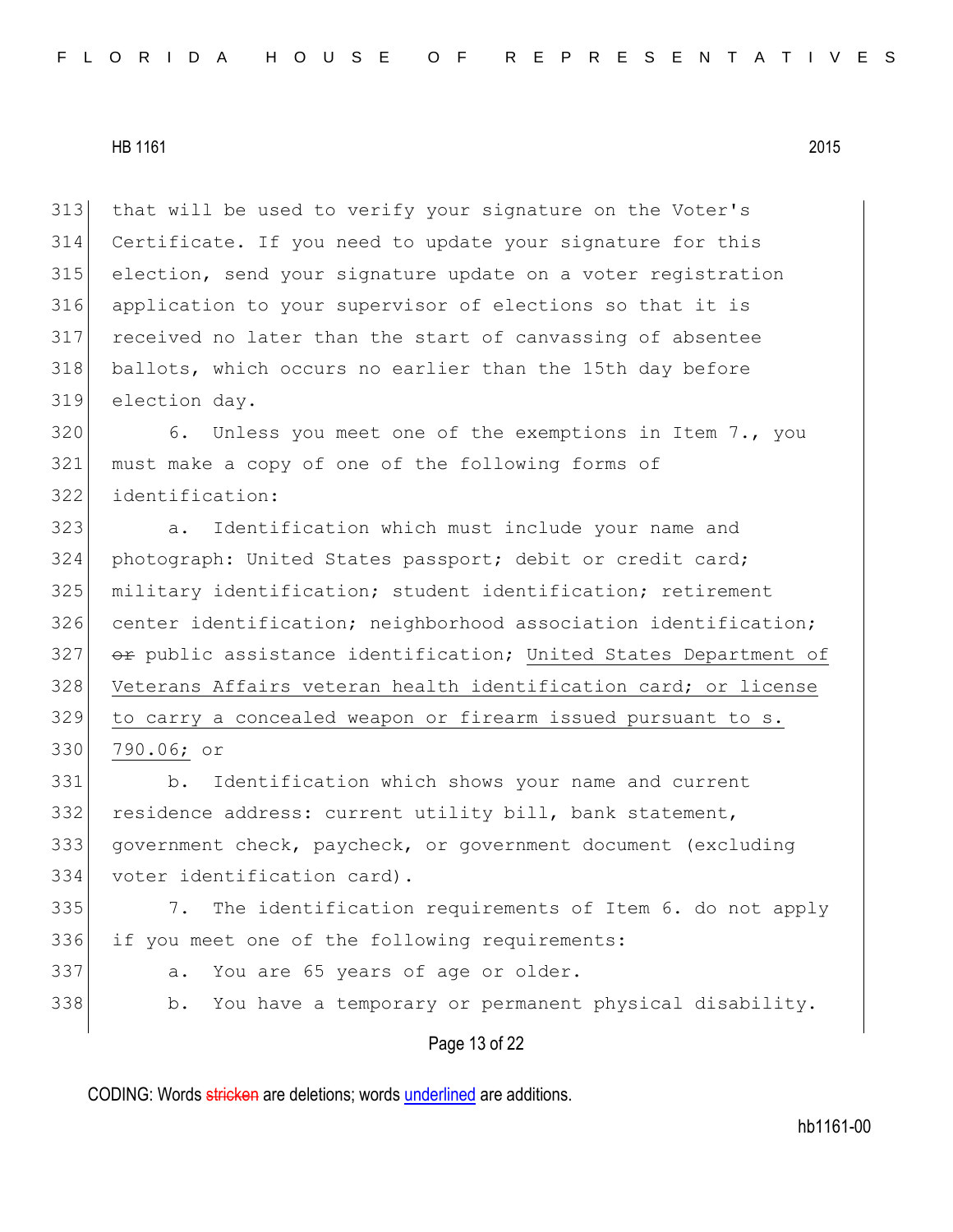c. You are a member of a uniformed service on active duty who, by reason of such active duty, will be absent from the county on election day.

342 d. You are a member of the Merchant Marine who, by reason of service in the Merchant Marine, will be absent from the county on election day.

 e. You are the spouse or dependent of a member referred to in paragraph c. or paragraph d. who, by reason of the active duty or service of the member, will be absent from the county on election day.

349 f. You are currently residing outside the United States.

 8. Place the envelope bearing the Voter's Certificate into the mailing envelope addressed to the supervisor. Insert a copy of your identification in the mailing envelope. DO NOT PUT YOUR IDENTIFICATION INSIDE THE SECRECY ENVELOPE WITH THE BALLOT OR INSIDE THE ENVELOPE WHICH BEARS THE VOTER'S CERTIFICATE OR YOUR BALLOT WILL NOT COUNT.

 9. Mail, deliver, or have delivered the completed mailing envelope. Be sure there is sufficient postage if mailed.

358 10. FELONY NOTICE. It is a felony under Florida law to accept any gift, payment, or gratuity in exchange for your vote 360 for a candidate. It is also a felony under Florida law to vote in an election using a false identity or false address, or under 362 any other circumstances making your ballot false or fraudulent. Section 11. Subsection (2) and paragraph (b) of subsection (3) of section 101.6952, Florida Statutes, are amended, and

## Page 14 of 22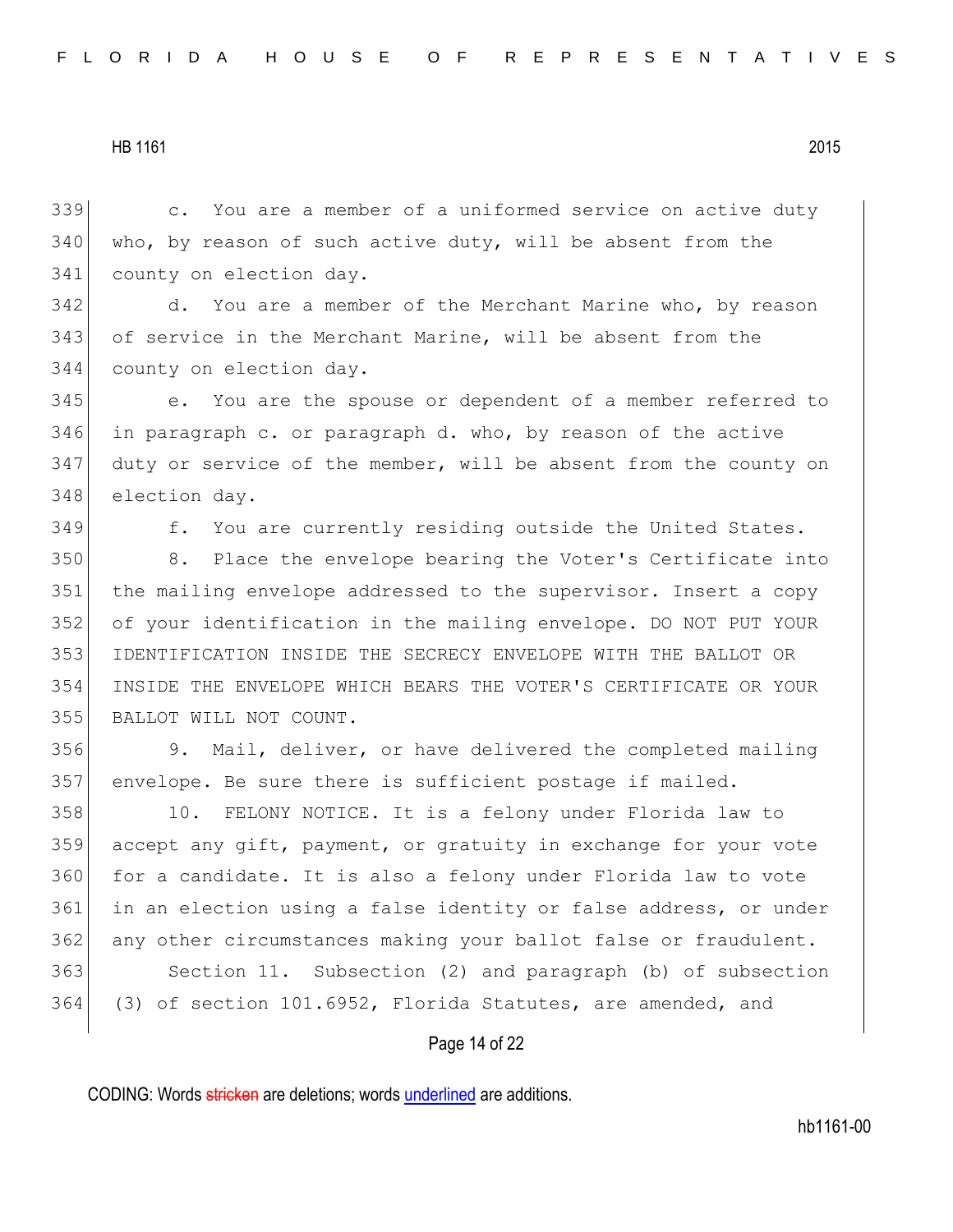subsection (5) of that section is republished, to read:

 101.6952 Absentee ballots for absent uniformed services and overseas voters. -

 (2)(a) An absent uniformed services voter or an overseas voter who makes timely application for but does not receive an official absentee ballot may use the federal write-in absentee 371 ballot to vote in any federal, election and any state, or local 372 election involving two or more candidates.

373 (b)1. In an election for federal office, an elector may designate a candidate by writing the name of a candidate on the ballot. Except for a primary or special primary election, the elector may alternatively designate a candidate by writing the name of a political party on the ballot. A written designation 378 of the political party shall be counted as a vote for the candidate of that party if there is such a party candidate in 380 the race.

381 2. In an election for a state or local election office, an elector may vote in the section of the federal write-in absentee ballot designated for nonfederal races by writing on the ballot the title of each office and by writing on the ballot the name of the candidate for whom the elector is voting. Except for a primary, special primary, or nonpartisan election, the elector may alternatively designate a candidate by writing the name of a political party on the ballot. A written designation of the political party shall be counted as a vote for the candidate of that party if there is such a party candidate in the race. In

# Page 15 of 22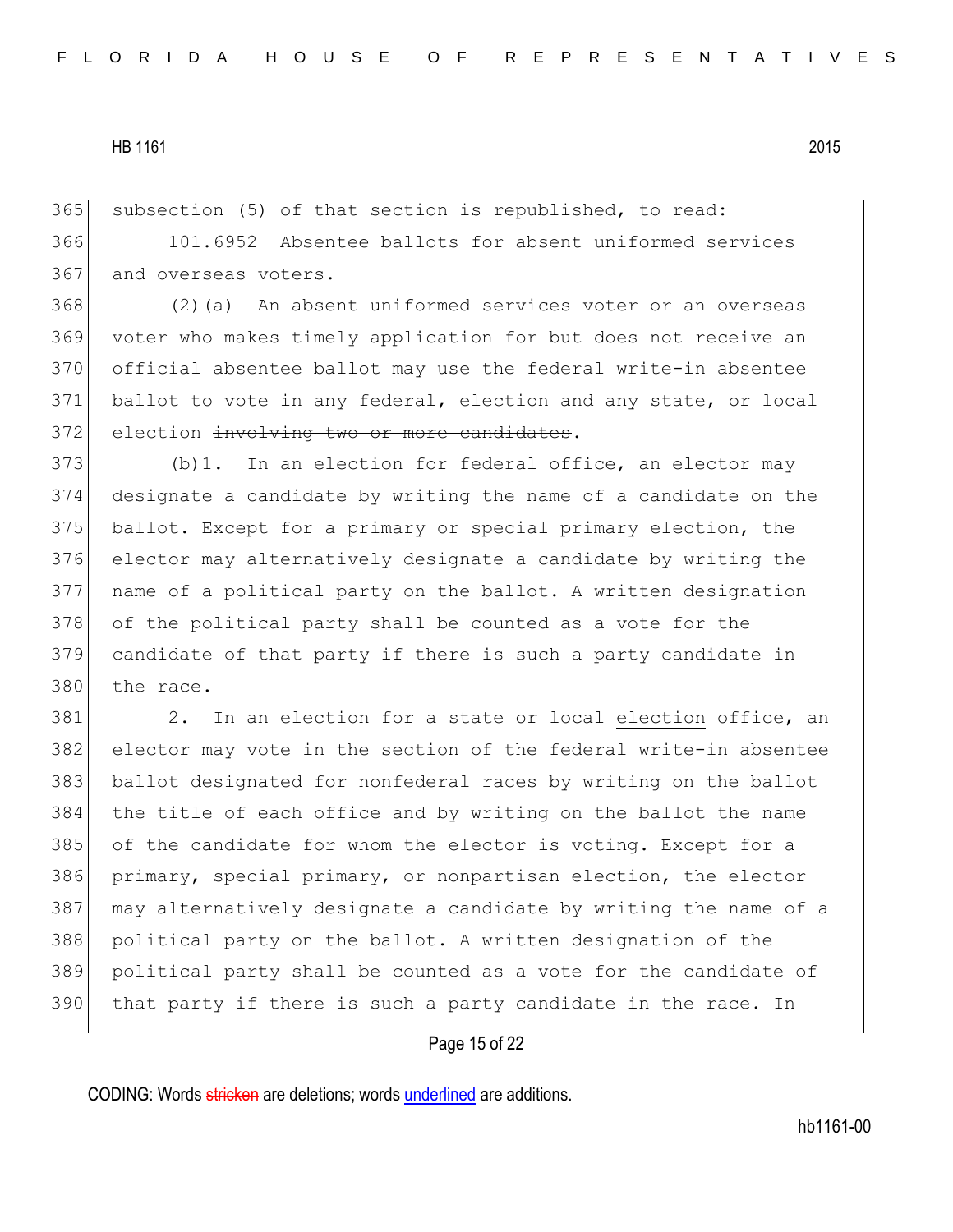addition, the elector may vote on any ballot measure presented in such election by identifying the ballot measure on which he 393 or she desires to vote and specifying his or her vote on the measure. For purposes of this section, a vote cast in a judicial merit retention election shall be treated in the same manner as a ballot measure in which the only allowable responses are "Yes" and "No."

 $398$  (c) In the case of a joint candidacy, such as for the 399 offices of President/Vice President or Governor/Lieutenant 400 Governor, a valid vote for one or both qualified candidates on 401 the same ticket shall constitute a vote for the joint candidacy.

402 (d) For purposes of this subsection and except when where 403 the context clearly indicates otherwise, such as when where a 404 candidate in the election is affiliated with a political party 405 whose name includes the word "Independent," "Independence," or a 406 similar term, a voter designation of "No Party Affiliation" or 407 | "Independent," or any minor variation, misspelling, or 408 abbreviation thereof, shall be considered a designation for the 409 candidate, other than a write-in candidate, who qualified to run 410 in the race with no party affiliation. If more than one 411 candidate qualifies to run as a candidate with no party 412 affiliation, the designation may shall not count for any 413 candidate unless there is a valid, additional designation of the 414 candidate's name.

415 (e) Any abbreviation, misspelling, or other minor 416 variation in the form of the name of an office, the name of a

# Page 16 of 22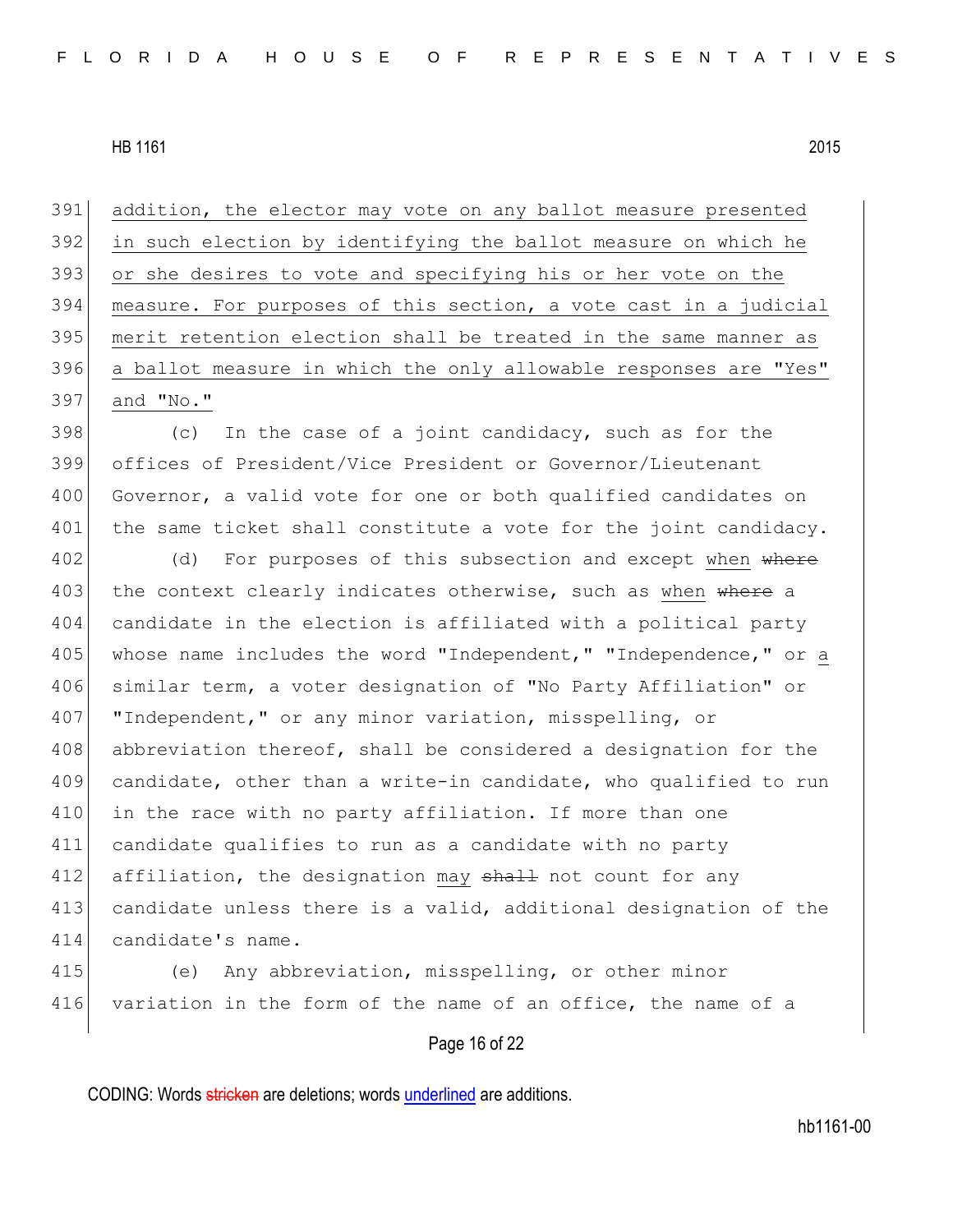417 candidate, the ballot measure, or the name of a political party 418 must be disregarded in determining the validity of the ballot. 419 (3)

420 (b) A federal write-in absentee ballot may not be 421 canvassed until 7 p.m. on the day of the election. A federal 422 write-in absentee ballot from an overseas voter in a 423 presidential preference primary or general election may not be 424 canvassed until the conclusion of the 10-day period specified in 425 subsection (5). Each federal write-in absentee ballot received 426 by 7 p.m. on the day of the election shall be canvassed pursuant 427 to ss.  $101.5614(5)$  and  $101.68$ , unless the elector's official 428 absentee ballot is received by 7 p.m. on election day. Each 429 federal write-in absentee ballot from an overseas voter in a 430 presidential preference primary or general election received by 431 10 days after the date of the election shall be canvassed 432 pursuant to ss.  $101.5614(5)$  and  $101.68$ , unless the overseas 433 voter's official absentee ballot is received by 10 days after 434 the date of the election. If the elector's official absentee 435 ballot is received by 7 p.m. on election day, or, for an 436 overseas voter in a presidential preference primary or general 437 election, no later than 10 days after the date of the election, 438 the federal write-in absentee ballot is invalid and the official 439 absentee ballot shall be canvassed. The time shall be regulated 440 by the customary time in standard use in the county seat of the 441 locality.

442 (5) An absentee ballot from an overseas voter in any

Page 17 of 22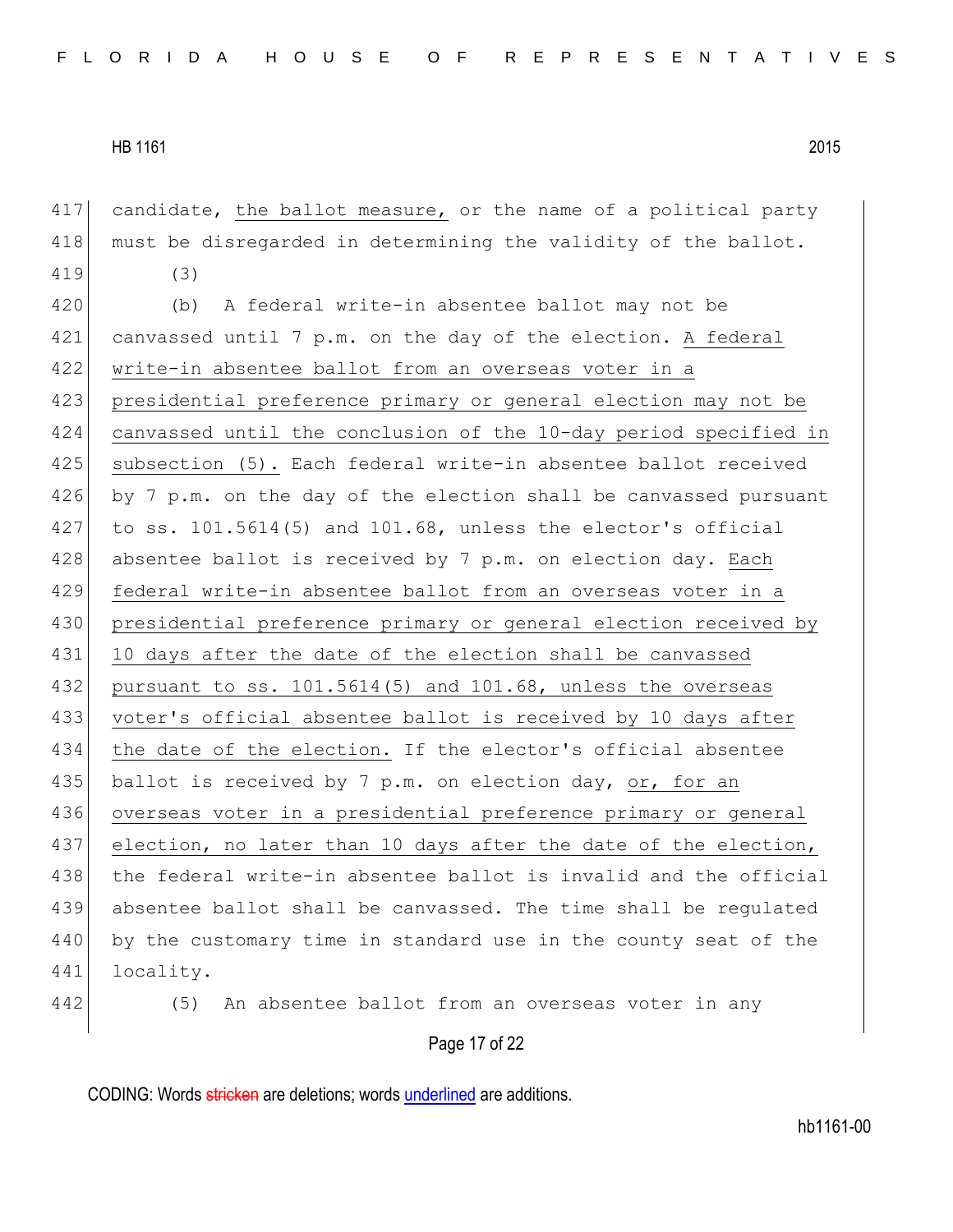443 presidential preference primary or general election which is 444 postmarked or dated no later than the date of the election and 445 is received by the supervisor of elections of the county in 446 which the overseas voter is registered no later than 10 days 447 after the date of the election shall be counted as long as the 448 absentee ballot is otherwise proper.

449 Section 12. Subsection (4) of section 102.166, Florida 450 Statutes, is amended to read:

451 102.166 Manual recounts of overvotes and undervotes.—

452 (4)(a) A vote for a candidate or ballot measure shall be 453 counted if there is a clear indication on the ballot that the 454 voter has made a definite choice.

455 (b) The Department of State shall adopt specific rules for 456 the federal write-in absentee ballot and for each certified 457 voting system prescribing what constitutes a "clear indication 458 on the ballot that the voter has made a definite choice." The 459 rules shall be consistent, to the extent practicable, and may 460 not:

461 1. Exclusively provide that the voter must properly mark 462 or designate his or her choice on the ballot; or

463 2. Contain a catch-all provision that fails to identify 464 specific standards, such as "any other mark or indication 465 clearly indicating that the voter has made a definite choice."

466 (c) The rule for the federal write-in absentee ballot must 467 address, at a minimum, the following issues:

468 1. The appropriate lines or spaces for designating a

## Page 18 of 22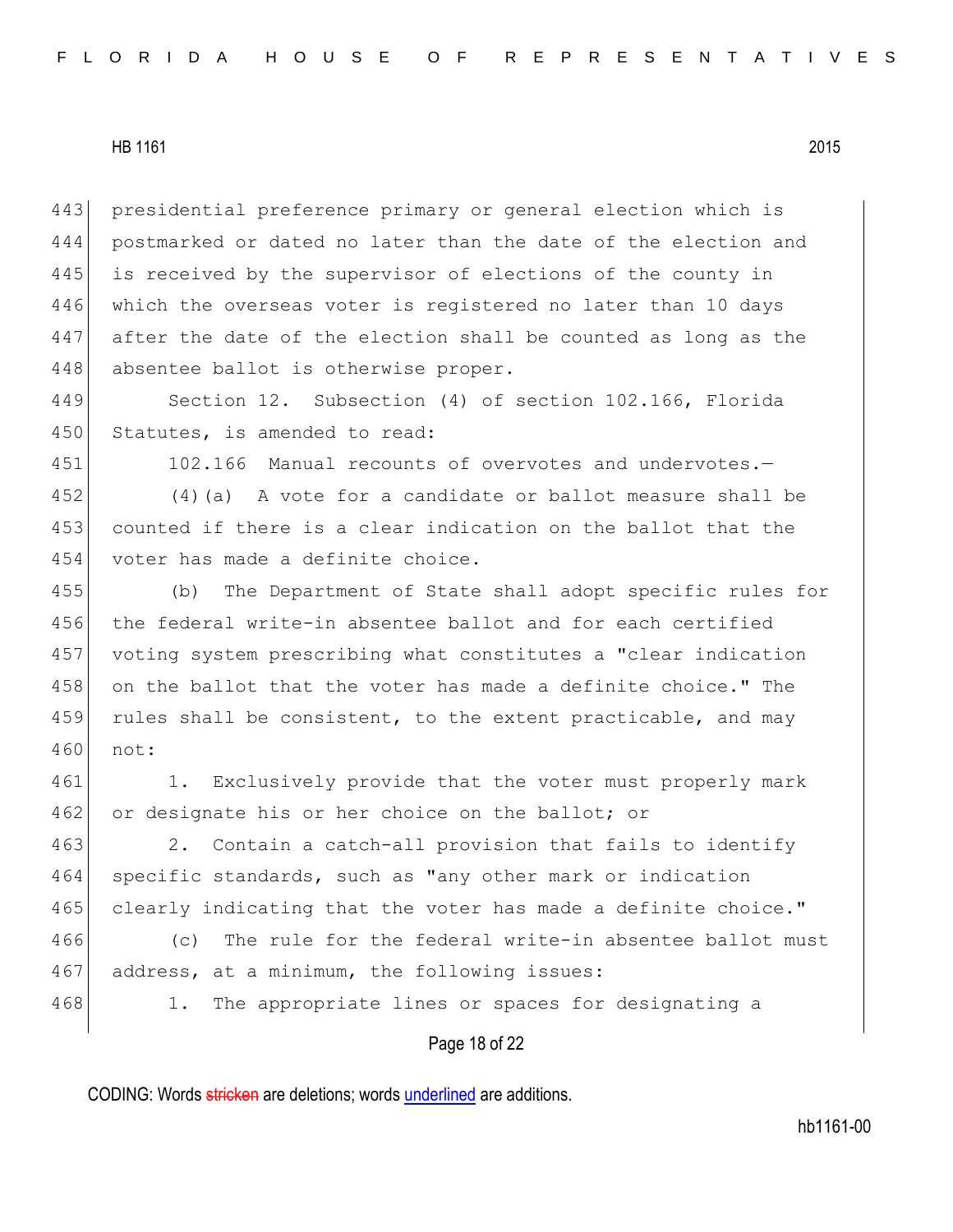469 candidate choice and, for state and local races, the office or 470 ballot measure to be voted, including the proximity of each to 471 the other and the effect of intervening blank lines.

472 2. The sufficiency of designating a candidate's first or 473 last name when no other candidate in the race has the same or a 474 similar name.

475 3. The sufficiency of designating a candidate's first or 476 last name when an opposing candidate has the same or a similar 477 name, notwithstanding generational suffixes and titles such as 478 "Jr.," "Sr.," or "III." The rule should contemplate the 479 sufficiency of additional first names and first initials, middle 480 | names and middle initials, generational suffixes and titles, 481 nicknames, and, in general elections, the name or abbreviation 482 of a political party.

483 4. Candidate designations containing both a qualified 484 candidate's name and a political party, including those in which 485 where the party designated is the candidate's party, is not the 486 candidate's party, has an opposing candidate in the race, or 487 does not have an opposing candidate in the race.

488 5. Situations where the abbreviation or name of a 489 candidate is the same as the abbreviation or name of a political 490 party to which the candidate does not belong, including those in 491 which where the party designated has another candidate in the 492 race or does not have a candidate in the race.

493 6. The use of marks, symbols, or language, such as arrows, 494 quotation marks, or the word "same" or "ditto," to indicate that

## Page 19 of 22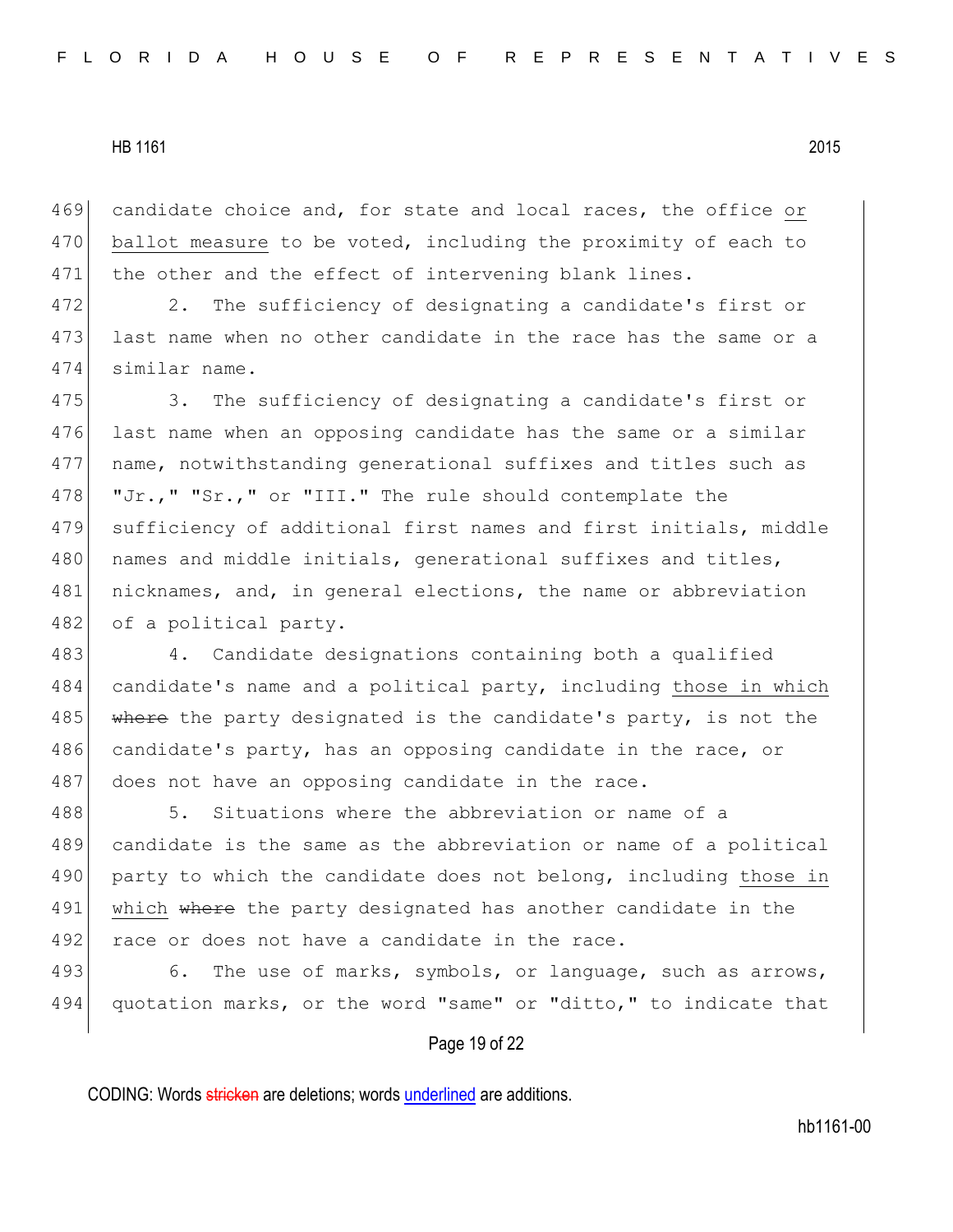495 the same political party designation applies to all listed 496 offices or the elector's approval or disapproval of all listed 497 ballot measures. 498 7. Situations in which where an elector designates the 499 name of a qualified candidate for an incorrect office. 500 8. Situations in which where an elector designates an

501 otherwise correct office name that includes an incorrect 502 district number.

503 Section 13. Subsection (6) of section 189.04, Florida 504 Statutes, is renumbered as subsection (7), and a new subsection 505 (6) is added to that section to read:

506 189.04 Elections; general requirements and procedures.-

507 (6) Candidates for an election conducted in accordance 508 with the Florida Election Code pursuant to this section shall 509 appear on the ballot at the primary election conducted by the 510 supervisor or supervisors of elections of the county or counties 511 in which the district is located.

512 Section 14. Paragraph (a) of subsection (3) of section 513 190.006, Florida Statutes, is amended to read:

514 190.006 Board of supervisors; members and meetings. 515 (3)(a)1. If the board proposes to exercise the ad valorem 516 taxing power authorized by s. 190.021, the district board shall 517 call an election at which the members of the board of 518 supervisors will be elected. Such election shall be held in 519 conjunction with a primary or general election unless the 520 district bears the cost of a special election. Each member shall

## Page 20 of 22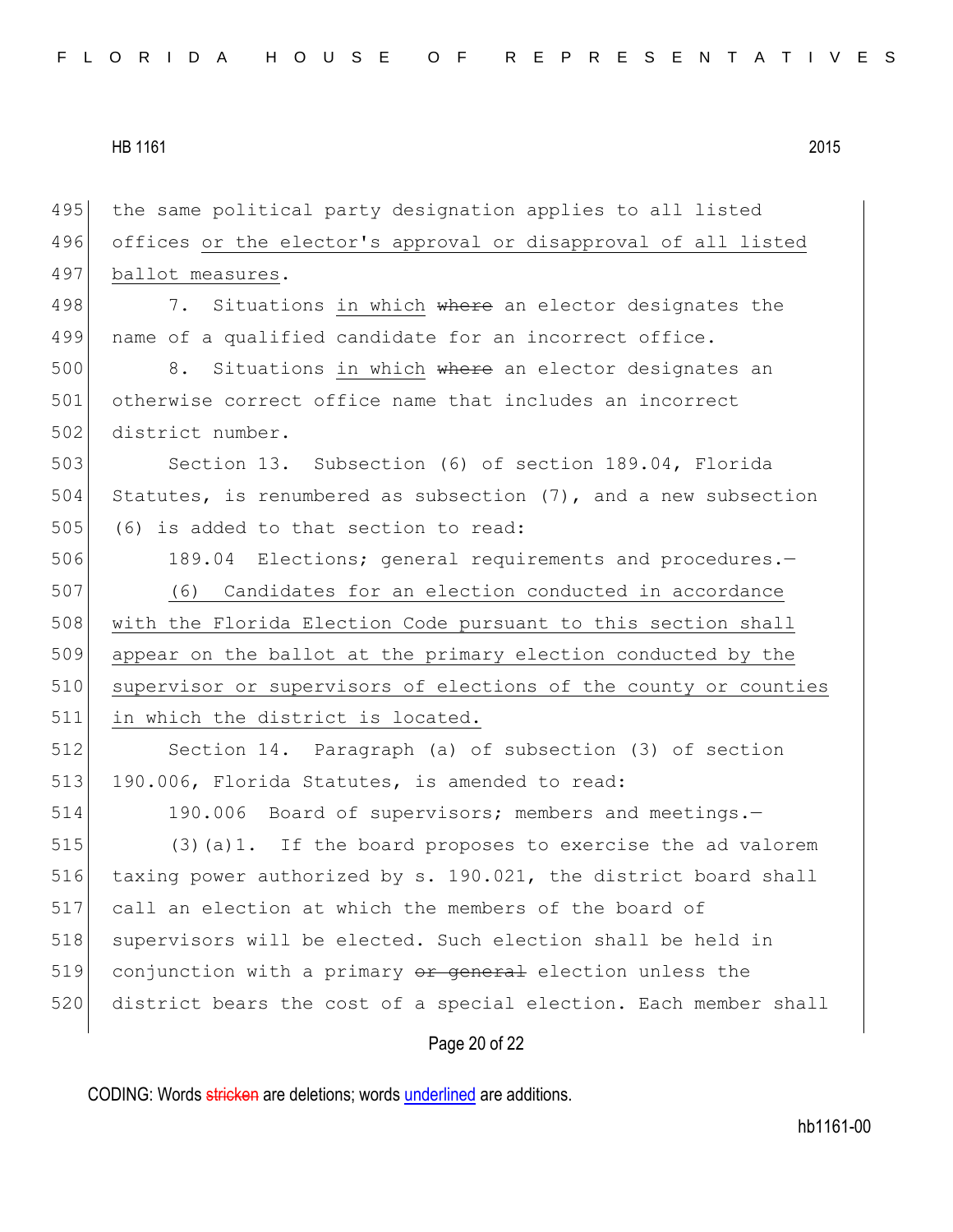521 be elected by the qualified electors of the district for a term 522 of 4 years, except that, at the first such election, three 523 members shall be elected for a period of 4 years and two members 524 shall be elected for a period of 2 years. All elected board 525 members must be qualified electors of the district.

526 2.a. Regardless of whether a district has proposed to levy ad valorem taxes, commencing 6 years after the initial 528 appointment of members or, for a district exceeding 5,000 acres in area or for a compact, urban, mixed-use district, 10 years 530 after the initial appointment of members, the position of each member whose term has expired shall be filled by a qualified elector of the district, elected by the qualified electors of 533 the district. However, for those districts established after June 21, 1991, and for those existing districts established after December 31, 1983, which have less than 50 qualified electors on June 21, 1991, sub-subparagraphs b. and d. shall apply. If, in the 6th year after the initial appointment of members, or 10 years after such initial appointment for districts exceeding 5,000 acres in area or for a compact, urban, 540 mixed-use district, there are not at least 250 qualified electors in the district, or for a district exceeding 5,000 542 acres or for a compact, urban, mixed-use district, there are not 543 at least 500 qualified electors, members of the board shall continue to be elected by landowners.

545 b. After the 6th or 10th year, once a district reaches 250 546 or 500 qualified electors, respectively, then the positions of

# Page 21 of 22